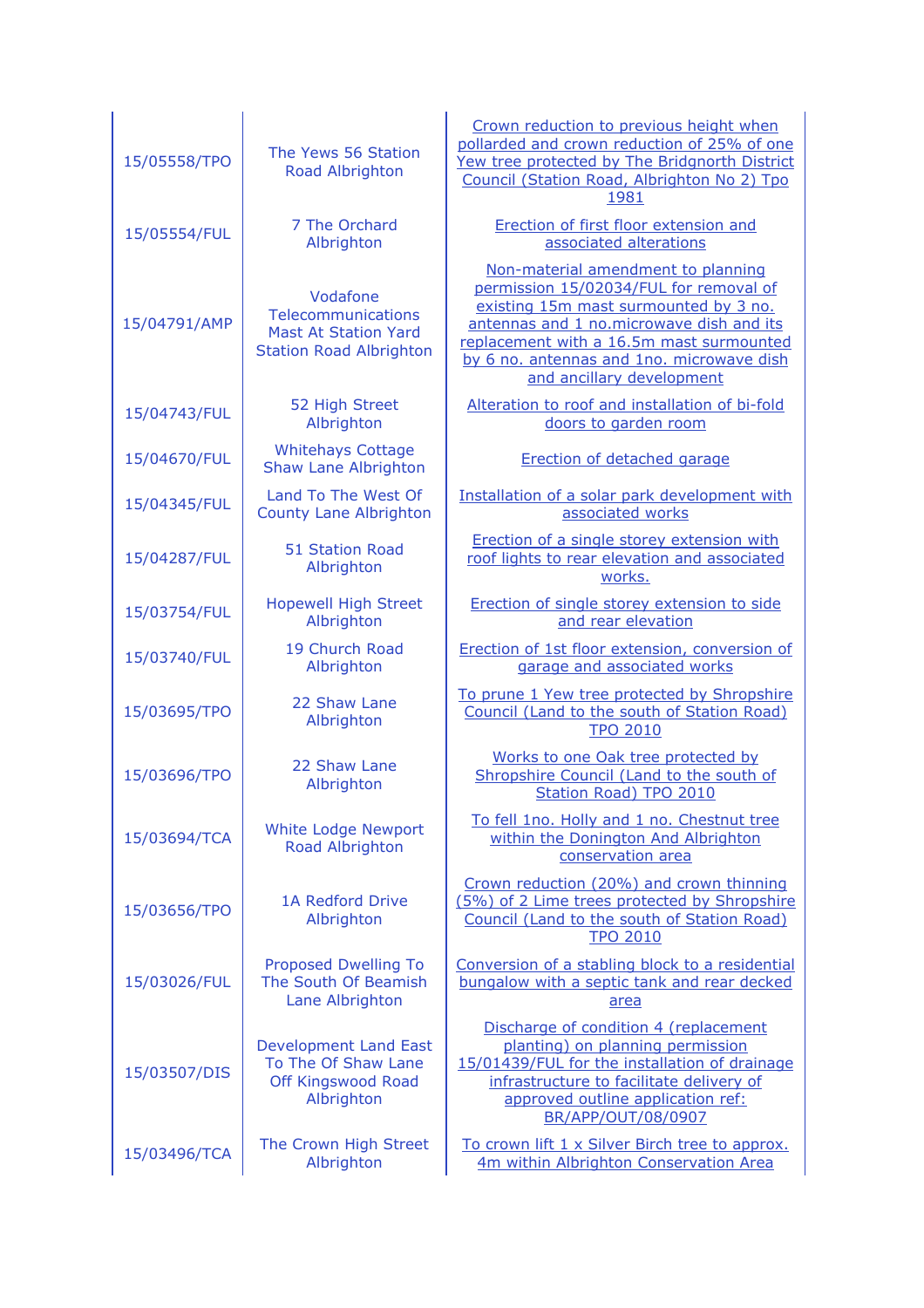| 15/03468/HHE | 19 Meeson Close<br>Albrighton                                                           | Erection of a single storey rear<br>extension/orangery to semi-detached<br>dwelling, dimensions 5 metres beyond rear<br>wall, 3.65 metres maximum height and 2.88<br>metres high to the eaves                                                                                                                                                        |
|--------------|-----------------------------------------------------------------------------------------|------------------------------------------------------------------------------------------------------------------------------------------------------------------------------------------------------------------------------------------------------------------------------------------------------------------------------------------------------|
| 15/03336/DIS | <b>Development Land East</b><br>Of Shaw Lane<br><b>Kingswood Road</b><br>Albrighton     | Discharge of Condition 4 (Tree Protection)<br>relating to planning permission<br>14/05456/REM - Reserved Matters pursuant<br>of planning application reference<br>BR/APP/OUT/08/0907 for residential<br>development to include appearance,<br>landscaping, layout, scale and other access<br>(56 dwellings)                                          |
| 15/02853/FUL | 26 Grange Road<br>Albrighton                                                            | Erection of two storey side and single storey<br>rear extensions and and associated<br>alterations                                                                                                                                                                                                                                                   |
| 15/02869/FUL | 78 High Street<br>Albrighton                                                            | Conversion of first floor and erection of a two<br>storey extension to create three flats<br>following demolition at the rear of the<br>building                                                                                                                                                                                                     |
| 15/02787/FUL | Proposed Solar Farm To<br>The North Of Harriots<br><b>Hayes Lane Albrighton</b>         | Formation of solar farm (circa 29.7ha) to<br>include the installation of a solar PV panels,<br>access track, temporary construction<br>compound, ancillary buildings, underground<br>cabling, 2m high perimeter fencing, four pole<br>mounted (6.6m high) CCTV security<br>monitoring system, landscaping and<br>associated works and infrastructure |
| 15/03289/DIS | 59 High Street<br>Albrighton                                                            | Discharge of condition 3 (Joinery Details) on<br>planning permission 15/01059/LBC for works<br>to facilitate the addition of a conservation<br>roof light for escape purposes affecting a<br><b>Grade II Listed Building (amendment to</b><br>previously approved 13/01655/LBC)                                                                      |
| 15/03238/HHE | 2 Loak Road Albrighton                                                                  | Erection of a single storey rear extension to a<br>terraced dwelling, dimensions 3.5 metres<br>beyond rear wall 3.4 metres maximum<br>height, 2.55 metres high to eaves                                                                                                                                                                              |
| 15/02949/FUL | <b>Cosford Water</b><br><b>Treatment Works</b><br><b>Cosford Albrighton</b>             | <b>Erection of plant building</b>                                                                                                                                                                                                                                                                                                                    |
| 15/02772/TCA | <b>Birchwood House Cross</b><br>Road Albrighton                                         | To fell 3 Silver Birch Trees within Albighton<br><b>Conservation Area</b>                                                                                                                                                                                                                                                                            |
| 15/02675/VAR | <b>Residential Development</b><br>Site High House Lane<br>Albrighton                    | Variation of Condition No.4 attached to<br>planning permission 14/00622/FUL dated<br>16/09/14 to allow for an amended access                                                                                                                                                                                                                         |
| 15/02448/FUL | <b>Development Land East</b><br>Of Shaw Lane Off<br><b>Kingswood Road</b><br>Albrighton | Residential Development of 131 dwellings<br>with access and associated works                                                                                                                                                                                                                                                                         |
| 15/02772/TCA | <b>Birchwood House Cross</b><br>Road Albrighton                                         | To fell 3 Silver Birch Trees within Albighton<br><b>Conservation Area</b>                                                                                                                                                                                                                                                                            |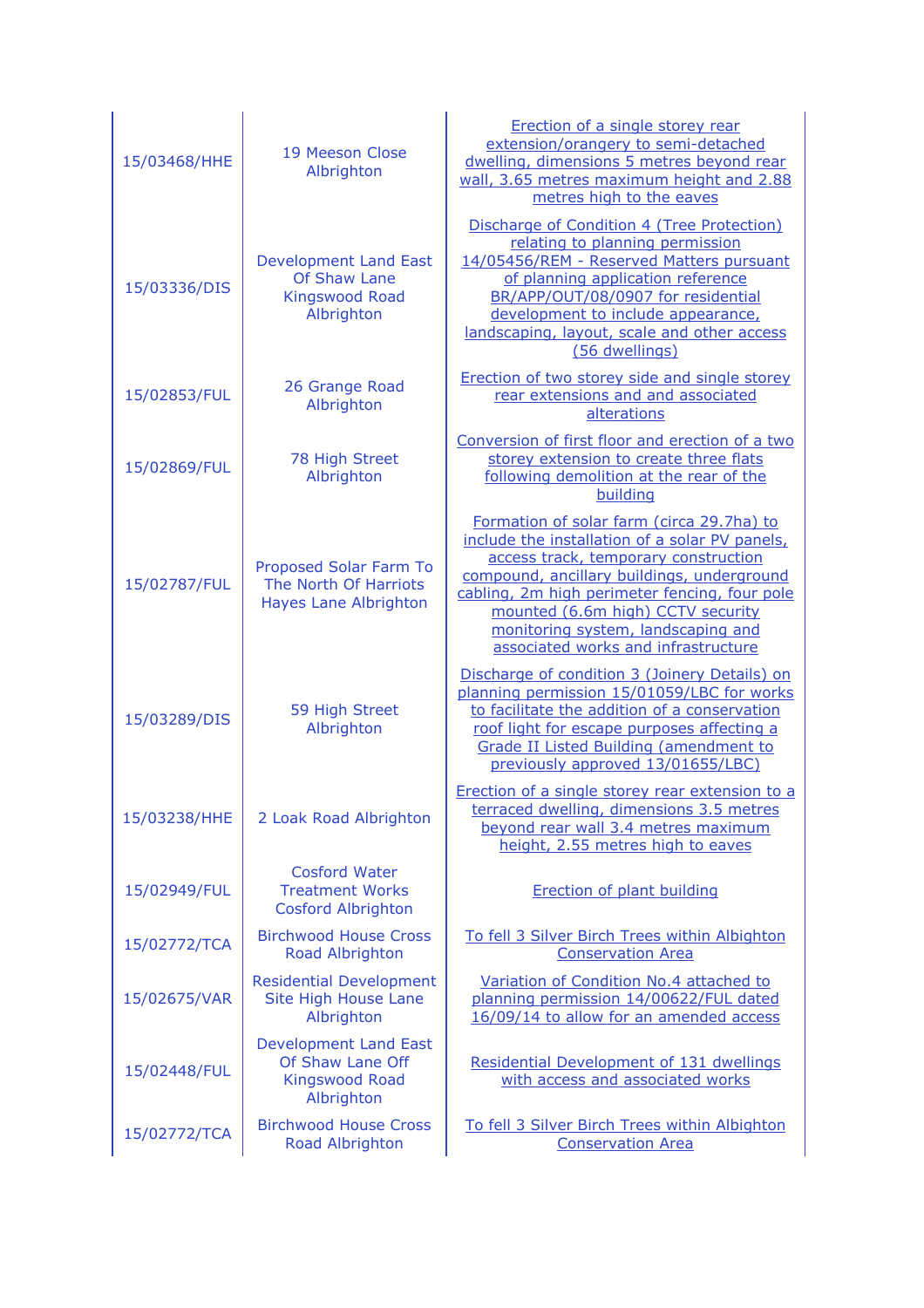| 15/02398/FUL | Corcovada Holyhead<br><b>Road Cosford Shifnal</b>                                               | Proposed single storey rear extension                                                                                                                                                                                                                                                               |
|--------------|-------------------------------------------------------------------------------------------------|-----------------------------------------------------------------------------------------------------------------------------------------------------------------------------------------------------------------------------------------------------------------------------------------------------|
| 15/02225/FUL | 4 Garridge Close<br>Albrighton                                                                  | New single storey extension and associated<br>works                                                                                                                                                                                                                                                 |
| 15/02338/TPO | 12 Bushfield Road<br>Albrighton                                                                 | To carry out an overall reduction to the<br>canopy of 3 Silver Birch Trees by 15-20%, a<br>5% thin and to remove back to the trunk the<br>lowest branch extending out towards the<br>house protected by Shropshire Council (Land<br>to the North of the High Street, Albrighton)<br><b>TPO 2010</b> |
| 15/02061/FUL | Land And Buildings Rear<br><b>Of Station Road</b><br>Albrighton                                 | Conversion of vacant units to 5no self<br>contained flats                                                                                                                                                                                                                                           |
| 15/02034/FUL | Vodafone<br>Telecommunications<br><b>Mast At Station Yard</b><br><b>Station Road Albrighton</b> | Removal of existing 15m mast surmounted<br>by 3 no. antennas and 1 no.microwave dish<br>and its replacement with a 16.5m mast<br>surmounted by 6 no. antennas and 1no.<br>microwave dish and ancillary development                                                                                  |
| 15/01815/FUL | 10 High Street<br>Albrighton                                                                    | Change of use from retail to vintage tea<br>room                                                                                                                                                                                                                                                    |
| 15/01677/OUT | <b>Proposed Dwelling</b><br>South Of 46 Meadow<br>Road Albrighton                               | Outline application for the erection of 1No<br>dwelling (all matters reserved)                                                                                                                                                                                                                      |
| 15/01439/FUL | <b>Development Land East</b><br>Of Shaw Lane Off<br><b>Kingswood Road</b><br>Albrighton         | Installation of drainage infrastructure to<br>facilitate delivery of approved outline<br>application ref: BR/APP/OUT/08/0907                                                                                                                                                                        |
| 15/01398/FUL | The Coach House Shaw<br>Lane Albrighton                                                         | Erection of single storey rear extension                                                                                                                                                                                                                                                            |
| 15/01394/FUL | <b>Cloverleigh Shaw Lane</b><br>Albrighton                                                      | Erection of sun room to replace existing<br>conservatory                                                                                                                                                                                                                                            |
| 15/01392/VAR | <b>Albrighton Primary</b><br><b>School Newhouse Lane</b><br>Albrighton                          | Removal of Condition No. 3 (opening hours)<br>attached to planning permission<br>CC2008/0007 to remove the current<br>restriction on opening hours for use of the<br>existing skatepark                                                                                                             |
| 15/01172/FUL | 35 Bowling Green Lane<br>Albrighton                                                             | Erection of a single storey rear extension;<br>including insertion of rooflights.                                                                                                                                                                                                                   |
| 15/01113/FUL | 61 High Street<br>Albrighton                                                                    | Conversion and alterations to existing garage<br>to create annexe accommodation                                                                                                                                                                                                                     |
| 15/01134/TPO | 22 Shaw Lane<br>Albrighton                                                                      | To fell 1no Yew protected by Shropshire<br>Council (Land to the south of Station Road)<br><b>TPO 2010</b>                                                                                                                                                                                           |
| 15/01059/LBC | 59 High Street<br>Albrighton                                                                    | Works to facilitate the addition of a<br>conservation roof light for escape purposes<br>affecting a Grade II Listed Building<br>(amendment to previously approved<br>13/01655/LBC)                                                                                                                  |
| 15/00933/FUL | 19 Church Road<br>Albrighton                                                                    | Erection of a single storey extension to front<br>and side elevation and two storey side<br>extension (amended description)                                                                                                                                                                         |